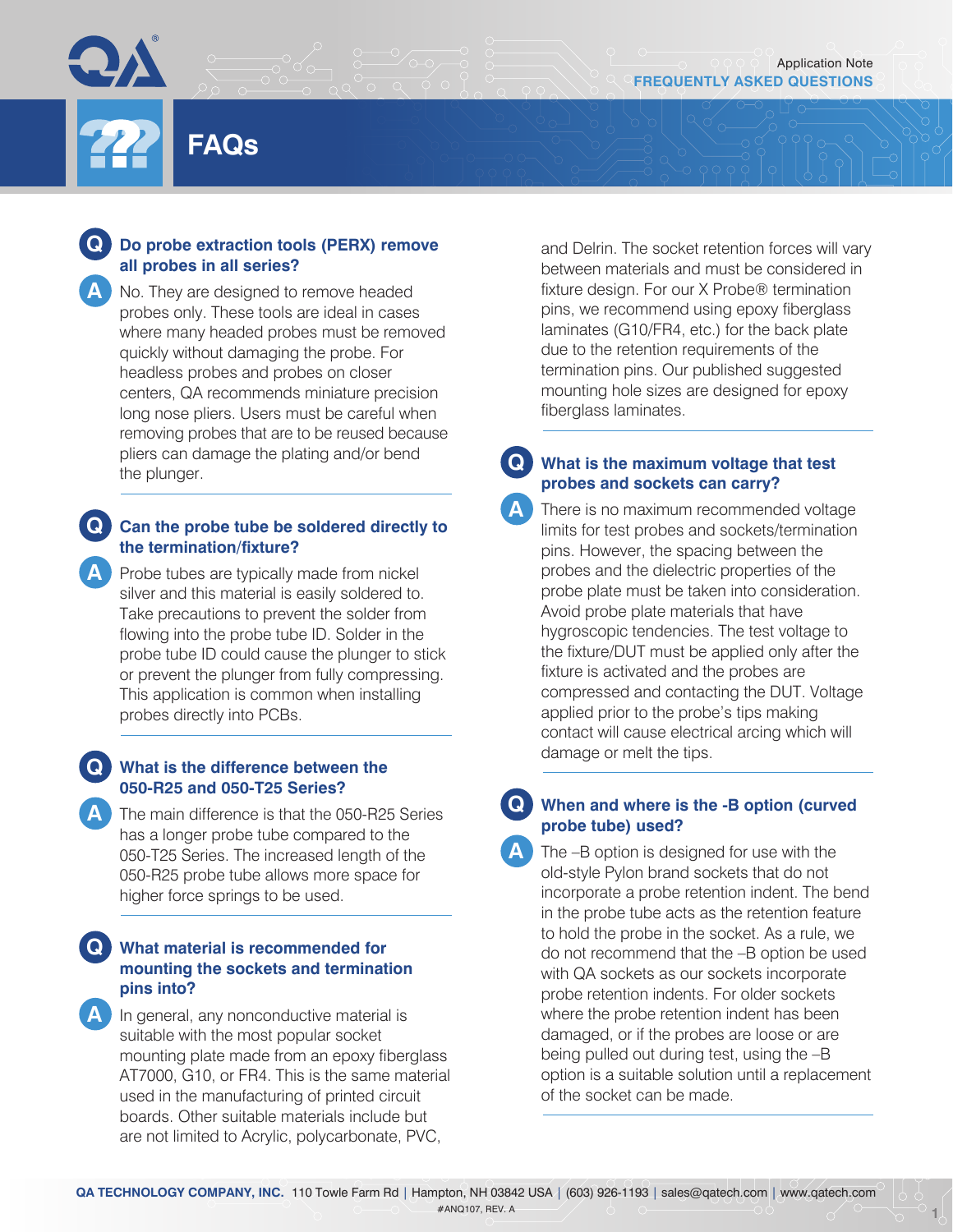## **Q Can QA Probes be used for Hipot testing?**

**A** Yes. Hipot testing is an abbreviation for High Potential Testing and is also called Dielectric Withstanding Voltage (DWV) test. This test applies an over voltage condition to the device and is used to verify that the electrical insulation in the device does not break down and is sufficient to protect the operator from electrical shock in PCBs, transformers, electric motors, finished appliances, cables, or other wired and wireless assemblies.

When test probes are used as the interface between the Hipot Tester and UUT, we recommend the following:

- The probes must contact the terminals on the UUT and must be compressed before you run the test.
- Do not retract probes from the UUT until the test is complete and the voltage has been cut off.
- Any contaminants between the tips of the probes and UUT will act as insulation that will cause high resistance at this junction. In turn, the higher resistance will cause localized heating and possible arcing at the tip.
- Maintain sufficient distance and/or insulation between the conductors to prevent the electricity from arcing between the bare plungers.
- Over time, the sliding plated surfaces will degrade faster compared to low voltage applications and may require increased maintenance.
- Use the largest probe you can with the highest spring forces.

## **Q How many times can the same X Probe be reinstalled on a termination pin?**

**A** An X Probe can be reinstalled on the same termination pin a maximum of five times. After this, the probe retention is reduced to the point where the probe is loose on the termination pin. The probe retention indents are the mechanical features that hold the probe to the termination pin. Because of the tolerance variability of the mating parts, a probe that is installed onto a different termination pin on

which it was originally installed may have lower or higher forces. In the case of low forces, the probe should be replaced with a new one. The probe is designed to be the "wear point" in the system. By replacing the probe, you will restore the retention force.

#### **Q Will termination pins wear or degrade over time?**

**A** The termination pin is designed to last the life of the fixture under normal operating conditions.

### **Q Can the QA X Probe be used on existing test platforms?**

**A** Yes. The X Probe is compatible with Keysight, Genrad, Teradyne, and others. Fixture designs must be able to accommodate the additional plates. In general, the height of the fixture is increased and in the case of Keysight compatible fixtures, wider rails (up to one inch, depending on the set height) are required to maintain the depth of the wiring area to accommodate the personality pins and alignment plate. The X-16 series does not require an increase in the fixture height and can be used on existing test platforms with minimal fixture modifications.

**Q Can the X Probe be used with pneumatic, mechanical, and vacuum fixtures?** 

**A** Yes. The X Probe design does not limit the type of fixtures that they can be used on.

### **Q Can standard test probes and sockets be mixed mounted with the X Probe Series?**

**A** Yes. With design considerations standard test probes can be mixed mounted with the X Probe Series. A standard socket would mount in the probe plate and clearance holes would have to be drilled in the spacer and back plates. In a vacuum fixture, a method would have to be designed to maintain the integrity of the vacuum. The best approach is to cut out areas in the plates where the sockets will be mounted and design inserts with gaskets to accommodate them.

**2**

**QA TECHNOLOGY COMPANY, INC.** 110 Towle Farm Rd | Hampton, NH 03842 USA | (603) 926-1193 | sales@qatech.com | www.qatech.com #ANQ107, REV. A